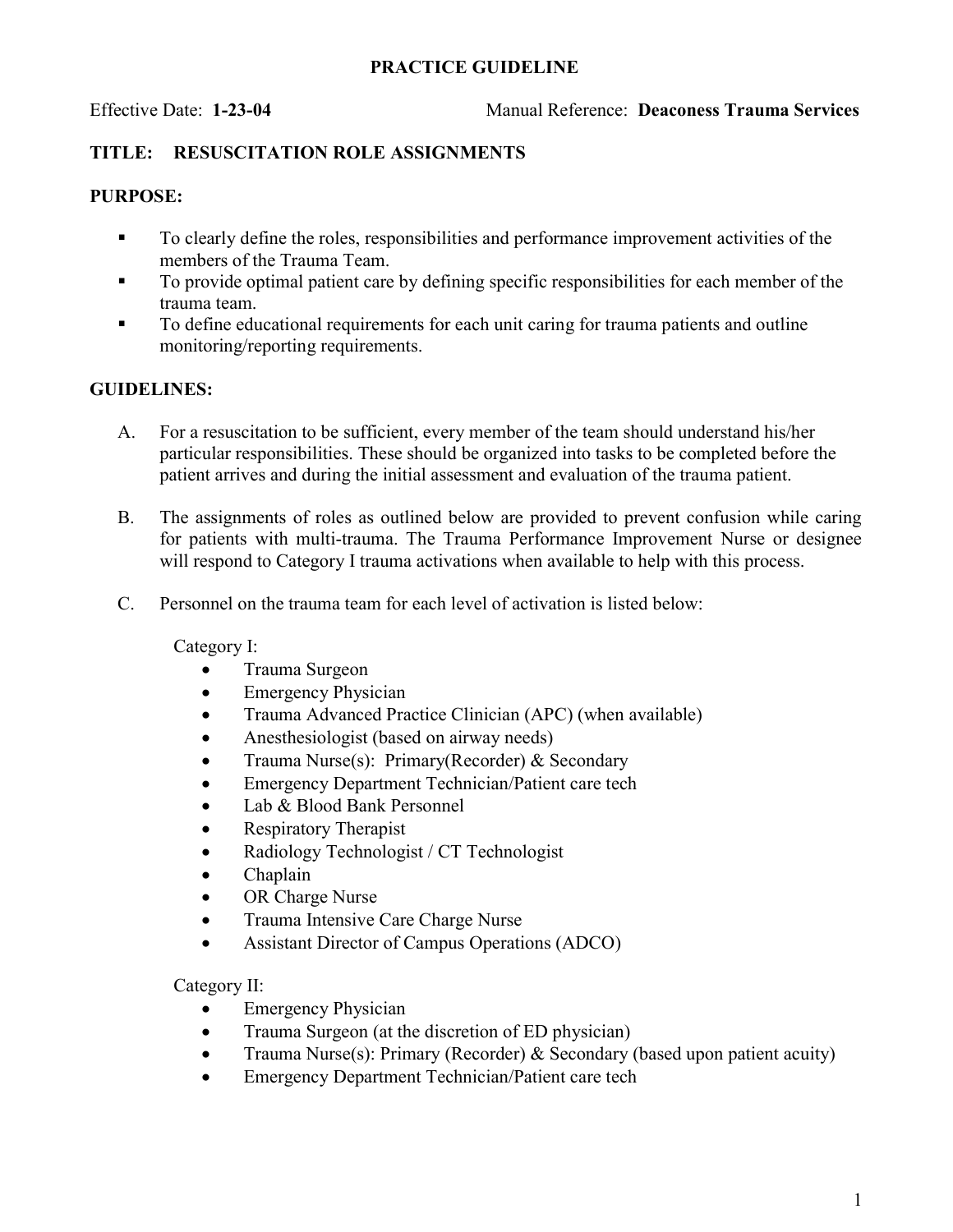### D. ROLES / RESPONSIBILITIES & PROCEDURES:

### TRAUMA SURGEON:

- Captain of the team, leads resuscitation
- **Trauma surgeon will respond to all Category I activations within 15 minutes of** notification. The trauma surgeon often arrives prior to the patient and thus acts as the primary provider.
- Trauma surgeon will respond within 6 hours for Category II activations. ED physicians will routinely evaluate the trauma patient prior to activation and trauma surgeon consultation.
- If trauma surgeon arrives after patient arrival, he/she will communicate with the ED physician to establish patient report and begin primary and secondary trauma patient assessment. Thereafter, the trauma surgeon will work collaboratively with the ED physician as needed.
- If trauma surgeon arrives prior to patient arrival, he/she will begin primary and secondary trauma patient assessment and ask for ED physician assistance as needed, especially with resuscitation needs.
- If at any time the trauma surgeon is not present in the ED with the Category I or Category II trauma patient, the ED physician is responsible for oversight of care.
- Removes backboard after completing secondary assessment upon rolling patient to assess the back. The order for spine clearance should be entered by admitting physician to ensure appropriate spine care provided on admission.
- Splints and dressings should be removed and injuries assessed with secondary assessment. All open fracture wounds should be reported immediately to the on call Orthopedic surgeon for further assessment.
- Trauma surgeon notifies ED recorder of arrival time (this function is completed by the Unit Secretary and/or the ED RN).
- Trauma surgeon is responsible to assist phlebotomy, respiratory therapy and/or ED staff to obtain blood specimen timely by performing a femoral stick if blood draw of a trauma panel and baseline ABG if unsuccessful after first attempt by any staff; especially on Category I patients.
- Once stabilized via ATLS protocols, trauma panel and portable chest x-ray completed, triage of patient begins – either to CT scan, OR, or to Trauma ICU/floor. Goal is to have all Category I patients out of the ED within 2 hours and Category II patients within 4 hours.
- If patient is unstable needing emergent surgery to stabilize, trauma surgeon is responsible to notify surgery immediately of the need for surgery suite and resuscitation resources. Trauma surgeon should not triage patient to the Intensive care unit prior to OR for resuscitation needs. This should be completed in the OR.
- **Trauma surgeon will follow patient to OR for emergent surgery/resuscitation; to** CT scan for timely diagnostic studies/results; to STICU to report to primary RN and complete trauma admission orders.
- Trauma surgeon will make contact with patient's family prior to leaving the patient's bedside.
- Trauma surgeon must accompany unstable patients and manage resuscitation in cath lab, radiology, or other specialty area, unless anesthesiologist is available to manage resuscitative efforts.

## EMERGENCY DEPARTMENT PHYSICIAN:

 Co-captain of a trauma resuscitation, leads resuscitation if trauma surgeon is not available or present.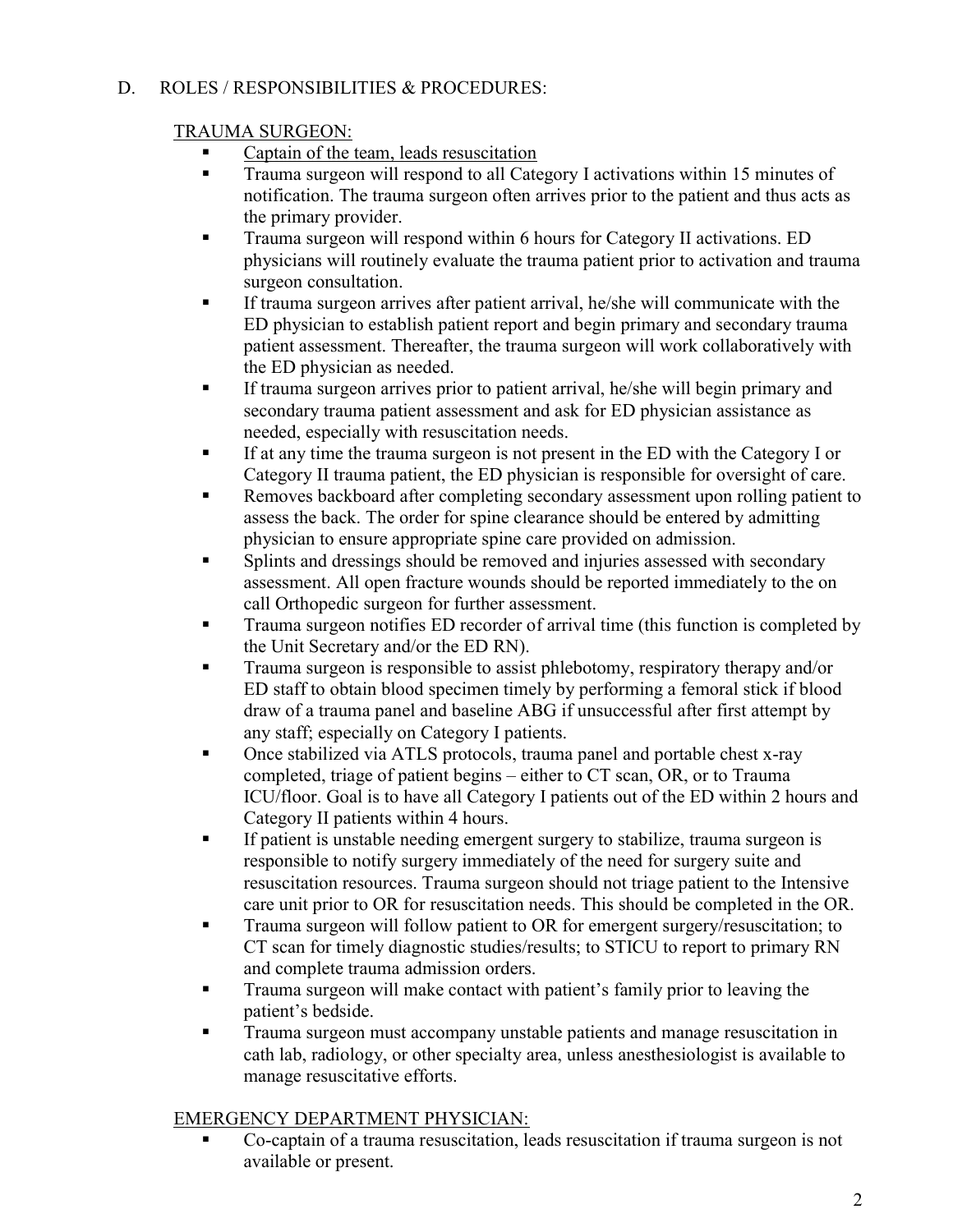- Aids in assisting ED staff with determining if trauma activation is needed and at what level. The appropriate level of activation is determined from criteria communicated by EMS, referring facility staff, or patient report. Trauma Services tracks all under/over activations monthly and reports to Trauma Operational meeting.
- ED physician (or ED RN) is required to activate the trauma system within 10 minutes of patient arrival to the ED for Category I patients. Therefore, primary and secondary assessment is critical to be timely.
- In the event that the trauma surgeon is not immediately present during a Category I activation, the ED physician is responsible for the initial assessment and ongoing resuscitation and care until the arrival of the Trauma Surgeon in the ED. Category I patients should remain in the ED for evaluation by the Trauma Surgeon. In the event that it is deemed necessary for these patients to undergo emergent imaging prior to assessment by the Trauma Surgeon, the patients should be properly monitored and accompanied by the trauma response team.
- Category II patients are initially cared for by the ED physician. The trauma surgeon is either consulted to see patient on the floor or the patient is upgraded to a Category I and the trauma surgeon immediately responds to the ED.
- Category II patients are "worked up" by the ED physician and triaged appropriately. The ED physician is responsible for contacting the trauma surgeon for patient report prior to the patient leaving the ED. The ED physician is responsible for writing trauma admission orders, including spine clearance, pain medication, activity and diet orders.
- Removes backboard after completing secondary assessment upon rolling patient to assess the back. May elect to "clinically clear" cervical spine and remove c-collar. The Primary ED RN should record this time.
- **Splints and dressings should be removed and injuries assessed with secondary** assessment. All open fracture wounds should be reported immediately to the on call Orthopaedic surgeon for further assessment.
- **ED** physician is responsible for admitting the trauma patient to the appropriate service. All non-surgical admissions and inappropriate transfers are monitored and tracked as PI by Trauma Services. The ED physician is held responsible for inappropriate admissions and transfers.
- Emergency Department will be staffed by a board certified emergency department physician (ABEM or AOBEM) 24 hours a day, ED physicians not meeting this requirement may work in the ED as a second or third physician, but may not staff the ED independently. According to Illinois regulations, physicians not boarded in emergency medicine should not manage trauma patients.

# TRAUMA ADVANCED PRACTICE CLINICIAN

 $\blacksquare$  3<sup>rd</sup> in command, will assist the resuscitation with the Trauma Surgeon and/or the ED physician

# ANESTHESIOLOGIST:

Refer to Anesthesia Trauma Call Panel Process guideline for Anesthesiologist role.

# TEAM LEADER/ED CHARGE NURSE:

 Notifies the ED triage nurse of a pending trauma patient arrival; EMS report; the level of activation required; and the patient's room number.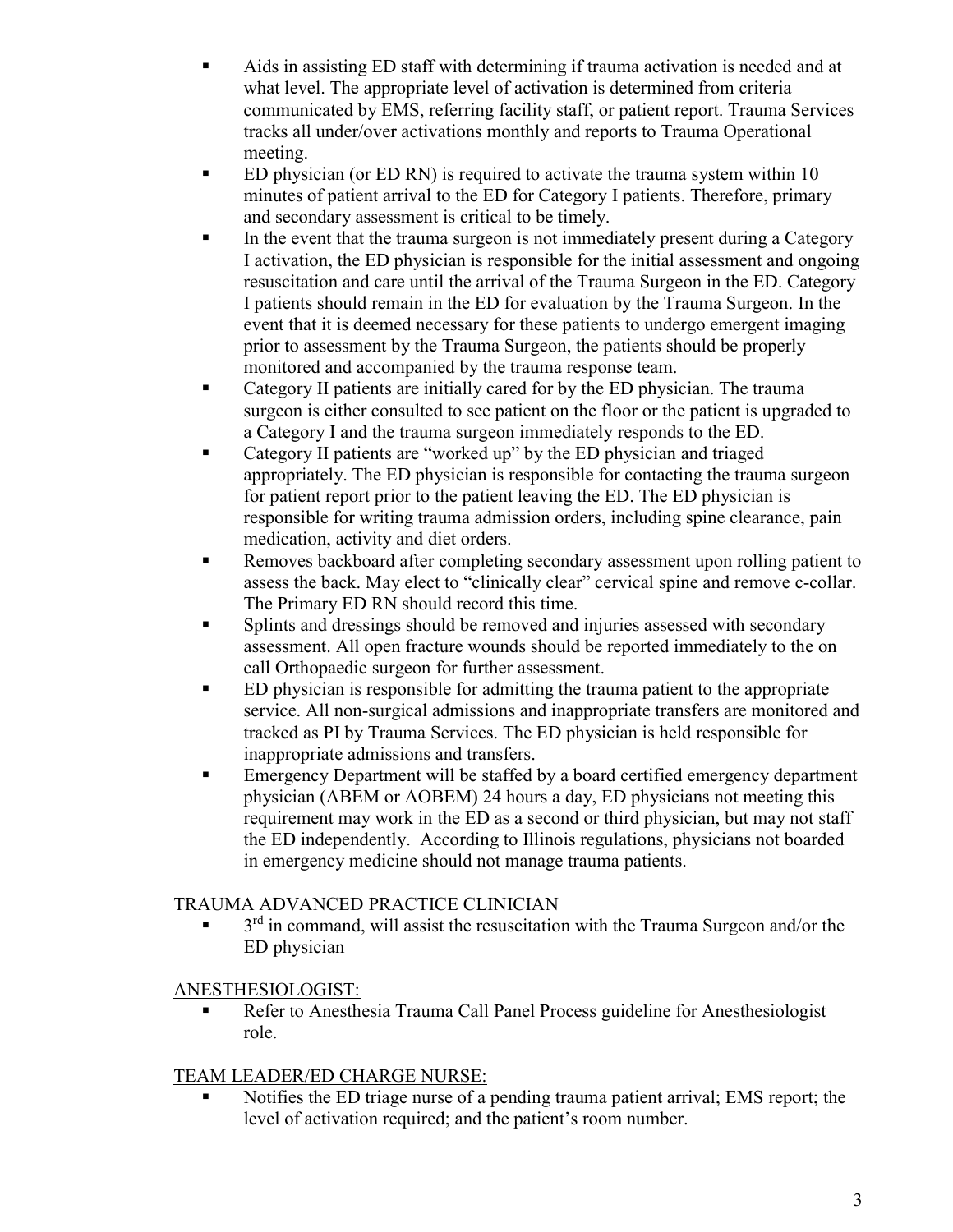- **Facilitates the arrival of the trauma activation packet to the triage nurse; the** notification/documentation sheet to the secretary; and the documentation process of patient information on the trauma activation log.
- Nursing staff assigned to trauma rooms will give other patient care responsibilities to other nursing staff.
- Assesses the number of personnel who respond to the trauma room, and assist with limiting numbers to those directly involved in care.
- Assists the trauma nurses, as requested, with communication of information to OR, Lab, Blood Bank, Radiology, and Chaplain.
- Coordinates the assignment of the critical care bed with patient placement.
- Participates in the arrangements for transfer & reviews all EMTALA forms for accuracy and completion of documentation.
- Communicates all pertinent information to the trauma team.
- Category I patients should be taken from ED or CT scan to OR or ICU. Patients should not return to the ED after CT scan. Category I patients must be accompanied by the ED RN to radiology department.
- At least one licensed Trauma Nurse Specialist (TNS) will staff each shift in the ED. (See Educational Requirements guideline for further detail).

# PRIMARY ED NURSE - RECORDER:

- Remain at patient's bedside and direct/supervise all non-physician personnel.
- **Monitors effects of medications/treatments and will communicate patient response** to the ED physician.
- Prioritizes team member's actions in the trauma room; collaborate plan of care and orders with ED charge nurse/team leader.
- Remains with patient until transferred to another unit and gives report to the staff assuming care.
- Responsible for the completion of the trauma flowsheet and other required paper work. The Trauma Flowsheet must be completed on all Category I activations.
- Assures that the trauma patient is admitted to a trauma surgeon and is placed in the Trauma Intensive Care unit when appropriate.
- Receives the trauma activation packet from the charge nurse; will place the trauma activation number on the patient's door; and will ensure the trauma patient has been properly identified and banded with the trauma activation number.
- Documents assessments, tests, and interventions on the trauma flowsheet from the time of patient arrival to discharge from the ED.
- Allows an uninterrupted 60-second time period for EMS to give patient report to the trauma team and will then brief team members on pertinent history and mechanism of injury.
- Assures chain of custody for specimens collected for forensic purposes.
- Serves as the communication center: communicates patient status to ED Team Leader/Charge nurse, OR Charge Nurse, and Chaplain and will receive calls from the Trauma Surgeon and OR charge nurse.
- Responsible for releasing members of the trauma team when he/she feels it is appropriate.
- RN will ensure the trauma surgeon records orders for labs, radiology exams, medications, etc. on the pink order sheet for Category I patients in the ED. Pink order sheet will be taken with the patient to CT scan and should be left there for scanning.
- Communicates current patient status to team members including all physicians; will assure signing of all necessary consents (special procedures, surgical consents, EMTALA paperwork, trauma flowsheet, blood consents, etc.) and will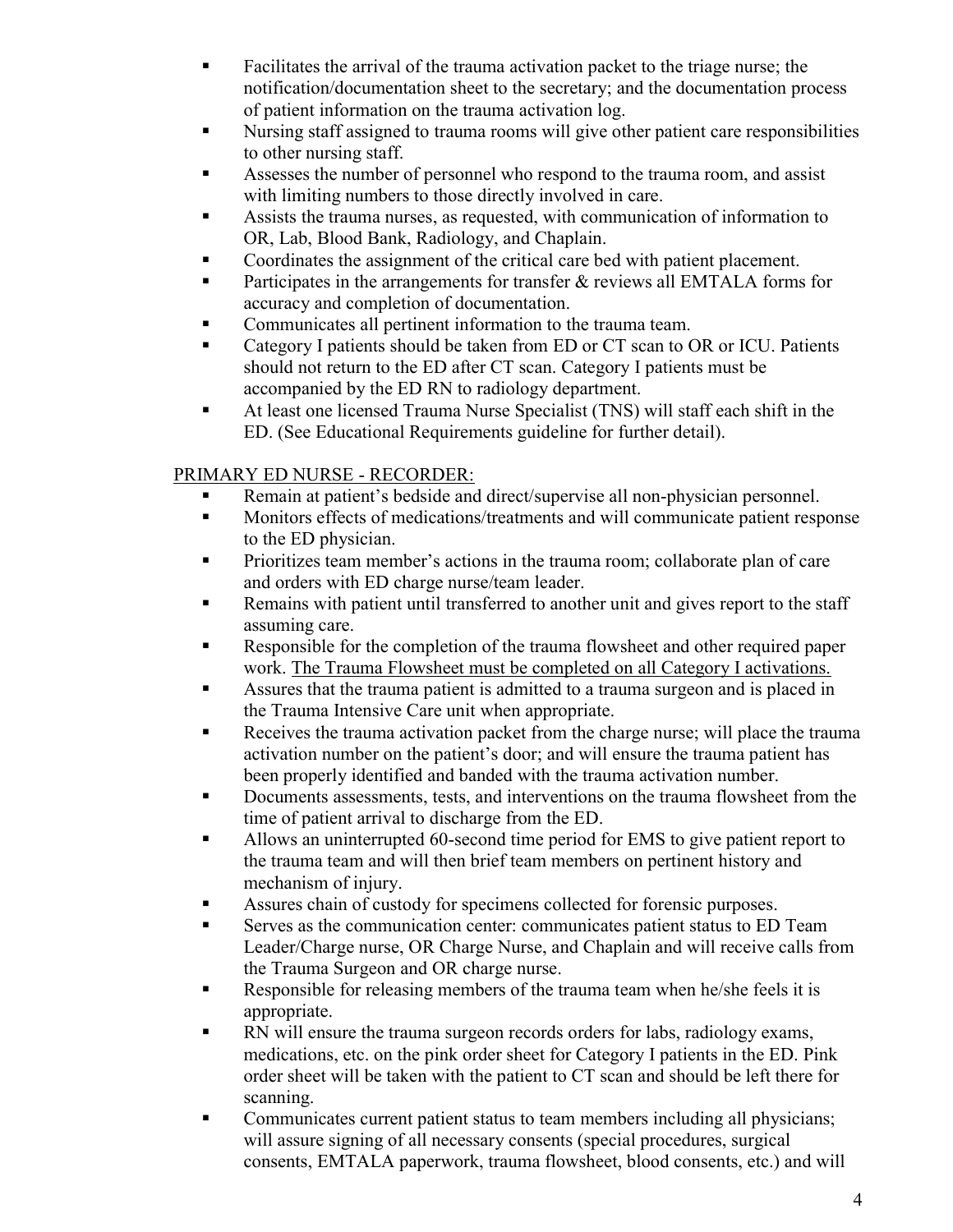assure patient ID/name bracelet is on patient's wrist once patient's name has been verified.

- The trauma patient's disposition from ED will be monitored as part of the trauma performance improvement process.
- RN to assure a complete trauma panel is drawn by lab and urine is sent for drug screen for all Category I patients. If this is not completed in ED, this is communicated to the primary RN at patient's final destination.

## SECONDARY ED NURSE:

- Prepares the trauma room with appropriate trauma resuscitation equipment including personal protective equipment (goggles, masks, gowns, gloves) and lead aprons. Assures that lead aprons are available and being utilized by the trauma team members in the trauma room while x-rays are being performed.
- **Performs primary/secondary surveys and will relay findings/interventions to the** recorder.
- **Monitors vital signs, ongoing neuro assessments, and establish an initial B/P** manually.
- Assures that two large bore peripheral IVs have been established and are patent; facilitates staff with blood draws as needed; and will use approved techniques for forensic specimens. For unstable trauma patients (i.e. Category I), vital signs should be obtained every 15 minutes while in the ED.
- **Splints and dressings should be removed and injuries assessed with secondary** assessment. All open fracture wounds should be reported immediately to the on call Orthopedic surgeon for further assessment.

## ED TECHNICIAN/PCT:

- Documents the activation and arrival of team members on the trauma flowsheet including all physicians.
- Assures that all trauma team members sign and document the time of their arrival to ED on the trauma activation board.
- Performs a 12 lead EKG on all Category I patients with blunt trauma.
- **Performs other duties as directed by the Primary RN.**

## CLINICAL LABORATORY:

- Responsible for acknowledging the trauma pager when activated & immediately sends a Phlebotomist to the Emergency department. Documents arrival time on the flow sheet in ED.
- Upon receipt of the trauma specimens, Chemistry, Hematology, and Microbiology will make trauma a priority by processing and analyzing these samples according to stat protocols.
- The results will be transmitted to the ED via electronic medical record or down time slips. Critical values will be resulted according to policy.
- **Maintains/documents chain of custody for specimens according to established** policies.

### PHLEBOTOMIST:

- **Personnel will document their arrival time and name on the trauma activation** board in ED upon arrival.
- Responds immediately to the ED for all Category I trauma activations.
- Assures ID band is in place before labs drawn. The phlebotomist will draw a specimen for type specific/cross match and will apply the blood band at this time.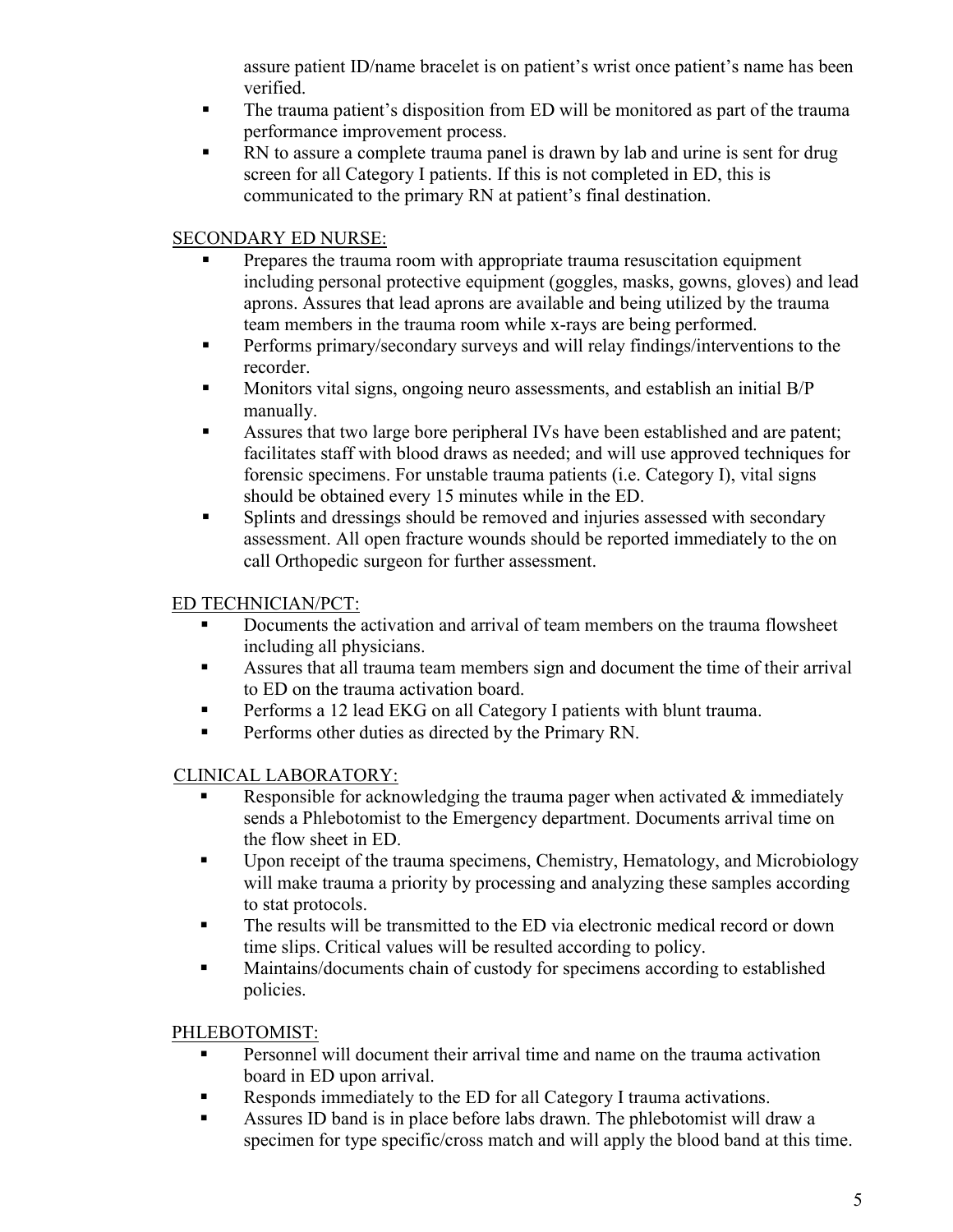- Collects the necessary blood specimens for all Category I activations. The Trauma Lab Panel includes is required for all Category I activations. Additions or exceptions to the trauma panel may be made by verbal physician order. If blood draw is unsuccessful after first stick, notifies trauma surgeon or ED physician to obtain blood from a femoral stick for a trauma panel and baseline ABG for Category I patients.
- Specimens will be labeled with identification number, time, date, and initials of the personnel who have collected the blood specimens.
- Maintains/documents chain of custody for specimens according to established policies.
- Communicates status of lab draws to recorder.
- Stays available for additional draws until released by the recorder.

## BLOOD BANK:

- Responsible for keeping the trauma pager with them at all times. Upon activation, acts immediately to provide blood for the trauma patient in the Emergency Department.
- Documents their arrival time and name on the trauma activation flow sheet in the ED upon arrival.
- Responds to all Category I activations with 4 units Type O uncrossmatched PRBCs for emergency release. This will be brought to ED in an appropriate cooler ready to be administered upon the trauma patient's arrival.
- Responsible for assisting ED, OR, or ICU staff with the initiation of the massive blood transfusion protocol as they notice significant use of blood products within a short resuscitation time period.
- Will not respond to Category II activations unless the trauma patient's condition changes requiring that the activation is upgraded to a Category I.
- Upon the receipt of the trauma specimen, personnel will make trauma a priority by performing a Type and Crossmatch for 4 units of PRBCs according to stat protocol.
- Responsible for retrieving the uncrossmatched blood from the Emergency Department trauma room if not needed or used.
- The Blood Bank will be monitoring massive transfusion protocol compliance and trauma room arrival procedures that are in place with ED registration staff to ensure there are no delays. This will be reported at Trauma Operational Committee.

# CT TECHNICIANS:

- Notifies ED via telephone within 3 minutes that activation was received over trauma pager and currently triaging patients to open a CT scanner.
- When the patient arrives to CT scan, the orders written on the pink order sheet for Category I patients will be verified and entered into the electronic medical record. Pink order sheet will be kept in the CT are for pickup by ED quality analyst.
- When CT scans are completed, ensures that the films are available to the Radiologist for immediate interpretation.
- The time of the CT scan to results will be monitored as part of the trauma performance improvement process by the Radiology leadership team.

# RADIOLOGY TECHNOLOGIST:

Documents arrival time and name on the trauma activation board in ED upon arrival.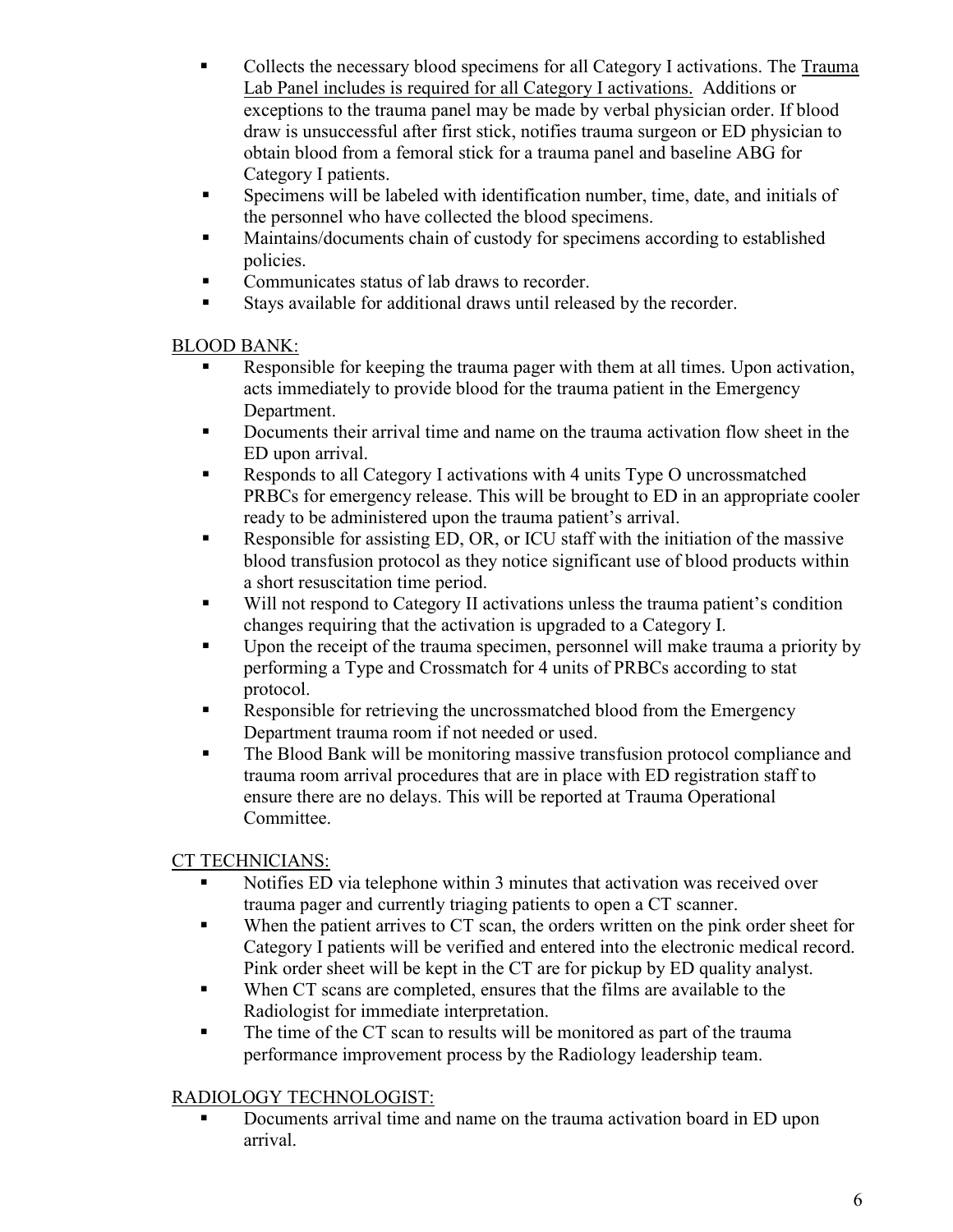- A Trauma Radiology Panel is available to be ordered for trauma patients for easy and quick computer access. The Trauma Radiology Panel is not an automatic order.
- Responds immediately to ED for Category I trauma activations with a portable xray machine prepared to complete all films stat upon patient's arrival to ED.
- Assures that lead aprons are available and being utilized by the trauma team members in the trauma room while x-rays are being performed.
- Obtains films immediately as ordered. The technologist will not remove any immobilization devices from the trauma patient. If immobilization devices prohibit adequate visualization of the cervical spine by x-ray films, the immobilization devices may be removed to complete the x-ray ONLY if manual cervical stabilization is maintained by trained personnel. Manual cervical stabilization must be maintained until cervical immobilization devices are resecured properly by trained staff. The immobilization devices may be permanently removed ONLY when the cervical spine is cleared by the ED physician or Trauma surgeon.
- Radiologic images are digital and will be placed in electronic medical record.
- Communicates status of x-ray order completion to the entire trauma team.
- Available for additional x-rays until released by recorder and no further x-rays anticipated.

### RESPIRATORY THERAPIST:

- Documents their arrival time and name on the trauma activation board in ED upon arrival for all Category I activations.
- Responds immediately to ED for all Category I trauma activations with a ventilator that is capable of continuous monitoring of ETCO2. ETCO2 monitoring is required for all patients with cuffless tubes, head injury, or where there is high risk for tube dislodgement throughout hospitalization. ETCO2 monitoring should be documented on respiratory therapy care sheet hourly for TBI patients. ETCO2 should be documented and utilized with confirmation of ETT placement on initial intubation. ETCO2 should also be documented, monitored, and utilized with BVM ventilation with appropriate measuring device. RT should consider using ETCO2 when transporting a patient throughout the hospital for testing or procedures to monitor tube placement. A portable ETCO2 monitor is housed in ED for such transports.
- Assists with airway control/ventilation/intubation. Assures availability of suction, intubation equipment, and bag-valve-mask.
- Assesses airway patency and secures endotracheal tube.
- Assesses adequacy of ventilation/oxygenation via ventilator or bag-valve-mask; supplies supplemental oxygen as needed; and performs manual ventilation as needed.
- Draws arterial blood gases from a peripheral site. If unable to obtain blood after the initial stick, notifies the trauma surgeon to do femoral stick to obtain blood timely. All Category I activations automatically require arterial blood gases to be drawn since this is part of the trauma lab panel.
- If the trauma surgeon or ED physician directs the RT not to draw an ABG, the reason for this should be recorded in the electronic medical record.
- Communicates the patient's respiratory status (including ventilator settings) to the recorder.
- Coordinates ventilator set-ups for other areas the trauma patient is to be moved; prepares oxygen tank and portable ventilator for transport; and assists in transport of the intubated/ventilated trauma patient.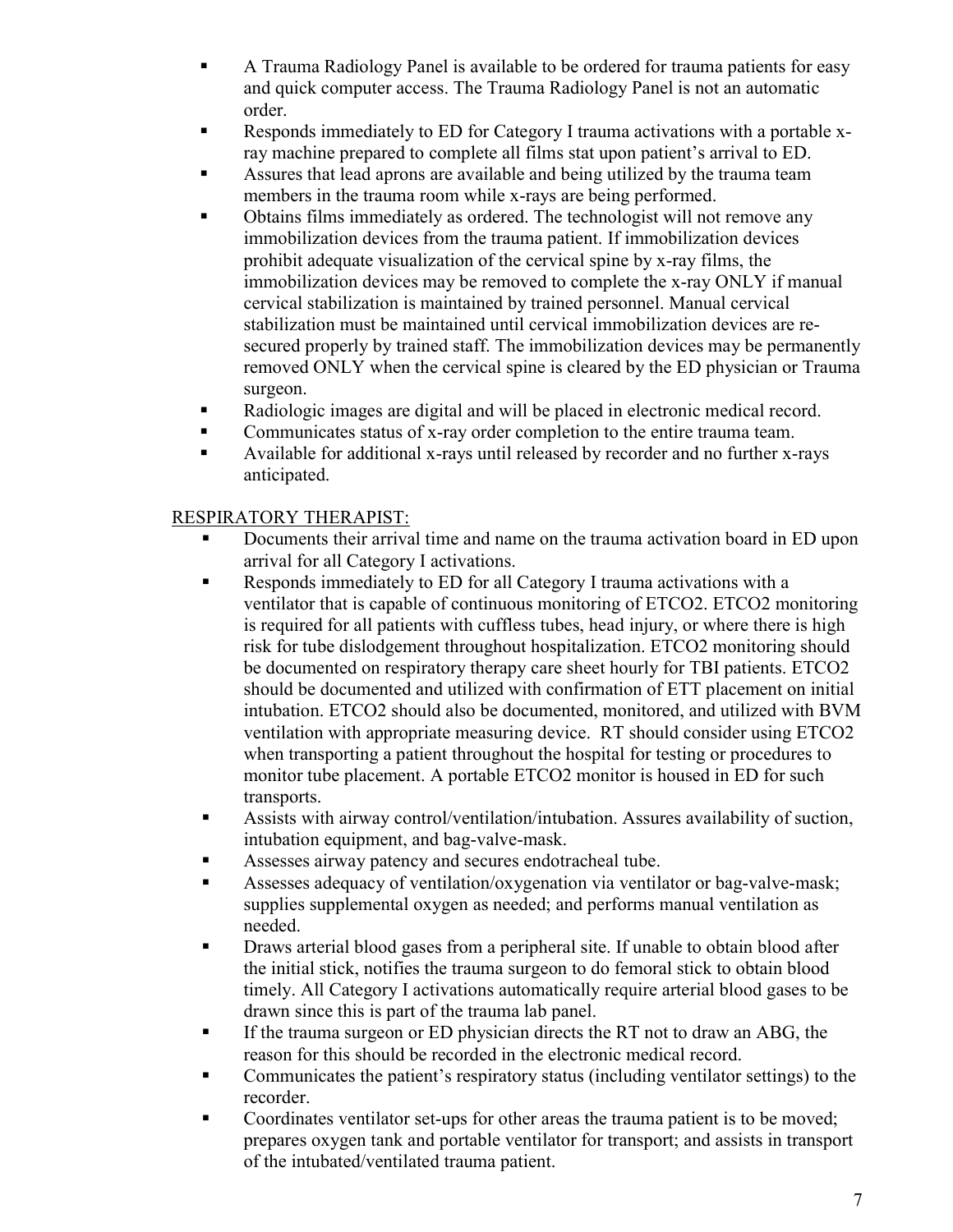- **Remains with the trauma patient until the patient is admitted to the appropriate** unit.
- May be excused by the primary RN if the patient is not intubated and no further respiratory interventions is needed.

# CHAPLAIN:

- Responds immediately for all Category I trauma activations. If during normal business hours, the Chaplain will respond in person to the ED. If Chaplain responds in person, (s)he will document arrival time on trauma flowsheet. If after hours, the Chaplain will call the Assistance Director of Campus Operations (ADCO) to see if immediate presence is required.
- For all Category II, the Chaplain will not respond to ED unless notified by pager that their assistance is requested or needed.
- If requested, will contact family members and/or clergy from the patient's home congregation.
- If requested, meets family members and provides appropriate waiting area for patient confidentiality and privacy.
- Assists with communication between primary ED RN, patient/family, and/or ICU/floor/OR staff.

# OPERATING ROOM:

- Acknowledge the Category I trauma activation by calling the ED for time to be recorded. Staff immediately prepares for the anticipated need for an emergent OR suite.
- Identify an operating room to be prepared to receive the trauma patient within 30 minutes. The patient should be in the operating room within 30 minutes from book time for an emergent surgery. This turnaround time will be monitored as part of the trauma performance improvement process and be reported at Trauma Operational monthly; these emergent surgeries include emergent craniotomy for acute hemorrhage, emergent exploratory laparotomy for a hemodynamically unstable patient, pelvic stabilization for hemodynamically unstable patient, and penetrating wounds that require emergent exploration, or any other trauma patient needing emergent surgery. Elective operations will be postponed to hold an operating room open for an emergent case determined by the trauma surgeon.
- **EXTERN** An operating room must be adequately staffed (RN and CST) and available within 15 minutes (not including anesthesia, see anesthesia call panel guideline). A surgery staff team is in house 24 hours a day.
- Anesthesia must arrive within 30 minutes of notification of emergent surgery (See Anesthesia Trauma Panel).
- If the first operating room is occupied, an adequately staffed additional room must be available. The surgery trauma call team (RN and CST) will be available in house within 30 minutes.
- The trauma surgeon will be responsible to notify the OR charge nurse that the OR surgical suite will be needed. He/she will also be responsible to release the OR surgical suite if it is no longer needed and was already scheduled.
- Confirm the need for the anesthesiologist; arrange operating room staffing; notify PACU; and order necessary equipment and supplies for anticipated procedure(s).
- Obtain needed information from the trauma surgeon that has assessed the trauma patient in the ED.
- If the surgical team is available, one staff member and/or anesthesiologist may report to the trauma resuscitation room in ED or CT scanner to assess the patient and surgical needs.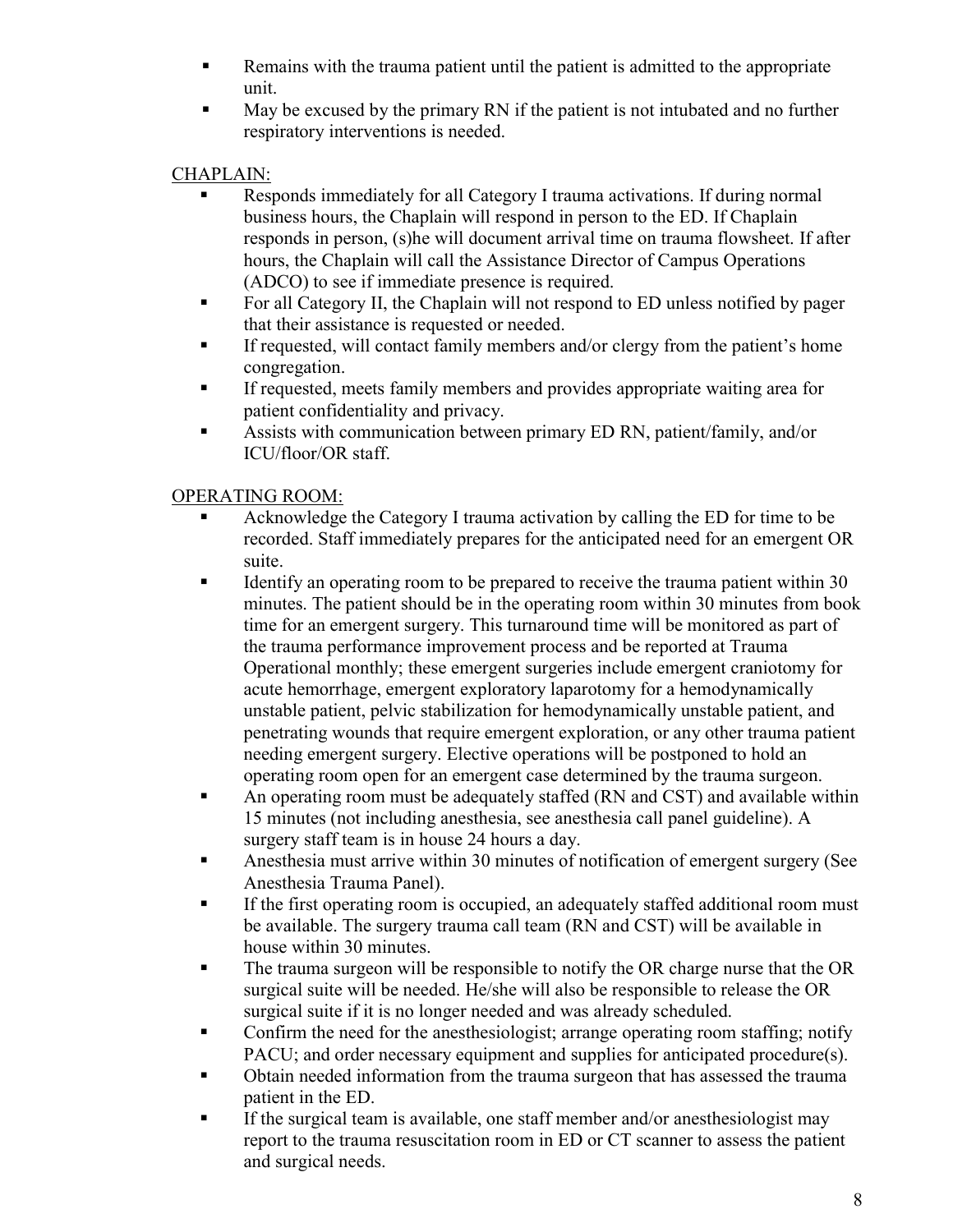- The trauma surgeon, OR staff, and anesthesiologist response time to the operating room will be monitored as part of the trauma performance improvement process and be reported at Trauma Operational monthly.
- The turnaround time from the time the trauma surgeon schedules an emergent case in surgery until the patient arrives in surgery from ED will be monitored as part of the trauma performance improvement process and be reported at Trauma Operational monthly.
- **PACU** staff after hours must be available within 30 minutes from being called in to arrival.
- Patient may recover in ICU post-operatively if remaining on the ventilator.

## TRAUMA INTENSIVE CARE NURSE:

- Acknowledges all Category I trauma activations by calling the ED charge nurse/team leader to document response time.
- Identifies the need for a trauma admission and will immediately anticipate a plan for placement in the Surgical Trauma Cardiovascular ICU (Unit 4800).
- Collaborates with the ADCO/PPRN for bed placement into the Surgical Trauma Cardiovascular ICU (Unit 4800) and/or will assist with triage of patients to open a bed for the ED trauma patient.
- Acute trauma patients that are in need of ICU care, will keep a 2:1 patient to nurse ratio at all times in the Surgical Trauma Cardiovascular ICU (Unit 4800).
- Trauma Surgeon is available within 15 minutes for emergent needs in the ICU. A backup surgeon is available as well to respond within 15 minutes.

# ASSISSTANT DIRECTOR OF CAMPUS OPERATIONS (ADCO):

- Responds to all Category I activations and documents arrival time on trauma flowsheet.
- If after normal business hours, will serve as liaison for Chaplain.
- Coordinates bed placement for the Category I trauma patient by communicating with patient placement RN and, if necessary, will assist with triage of patients to facility appropriate patient placement.
- Advices the 4800 Charge RN if patient will be placed into the Surgical Trauma Cardiovascular ICU (Unit 4800).
- E. The trauma patient's disposition from ED will be monitored as part of the trauma performance improvement process.

[Intentionally blank. See next page.]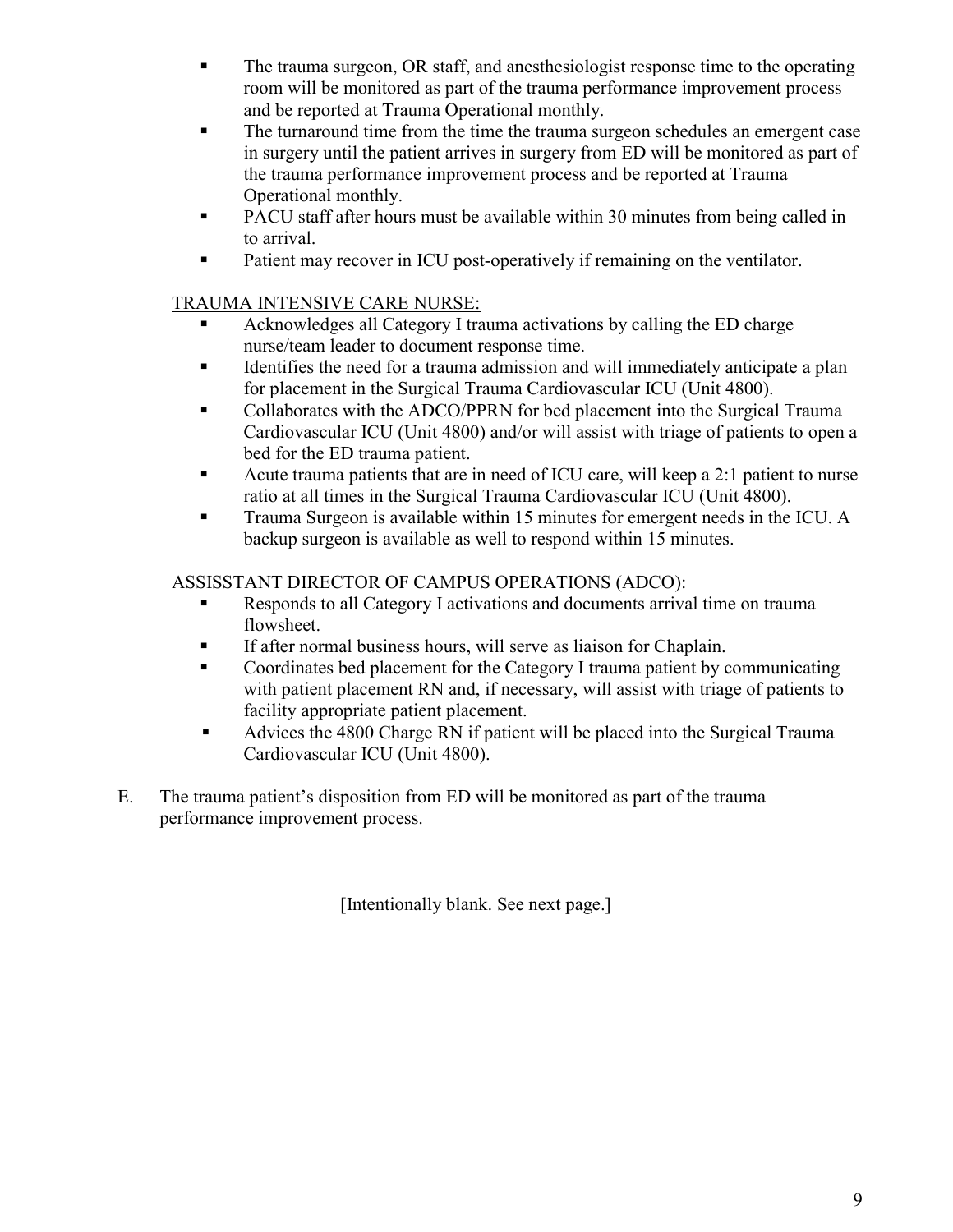### REFERENCES:

- Emergency Department Policy and Procedure Manual: "Identifying MULTIPLE Trauma Patients in the Emergency Department".
- **Trauma Guideline Manual: "TRAUMA ACTIVATION / ALERT PROCESS".**
- **Registration Department Policy and Procedure Manual: "Registration Procedure and** Coverage for Trauma Activation".
- Resources for the Optimal Care of the Injured Patient: 2014.
- Trauma Guideline Manual: "Anesthesia Trauma Call Panel Process".

| <b>REVIEWED DATE</b>               | <b>REVISED DATE</b> |
|------------------------------------|---------------------|
| Removed all prior dates for space. |                     |
| <b>JUNE 2012</b>                   | $4-11-16$           |
| <b>OCT 2012</b>                    | $5 - 23 - 16$       |
| <b>DEC 2012</b>                    | $7 - 31 - 17$       |
| <b>JAN 2013</b>                    | $1-29-18$           |
| <b>AUG 2014</b>                    | $10-4-19$           |
| <b>JAN 2019</b>                    | $7 - 21 - 20$       |
| <b>AUG 2020</b>                    |                     |
| <b>APR 2021</b>                    |                     |